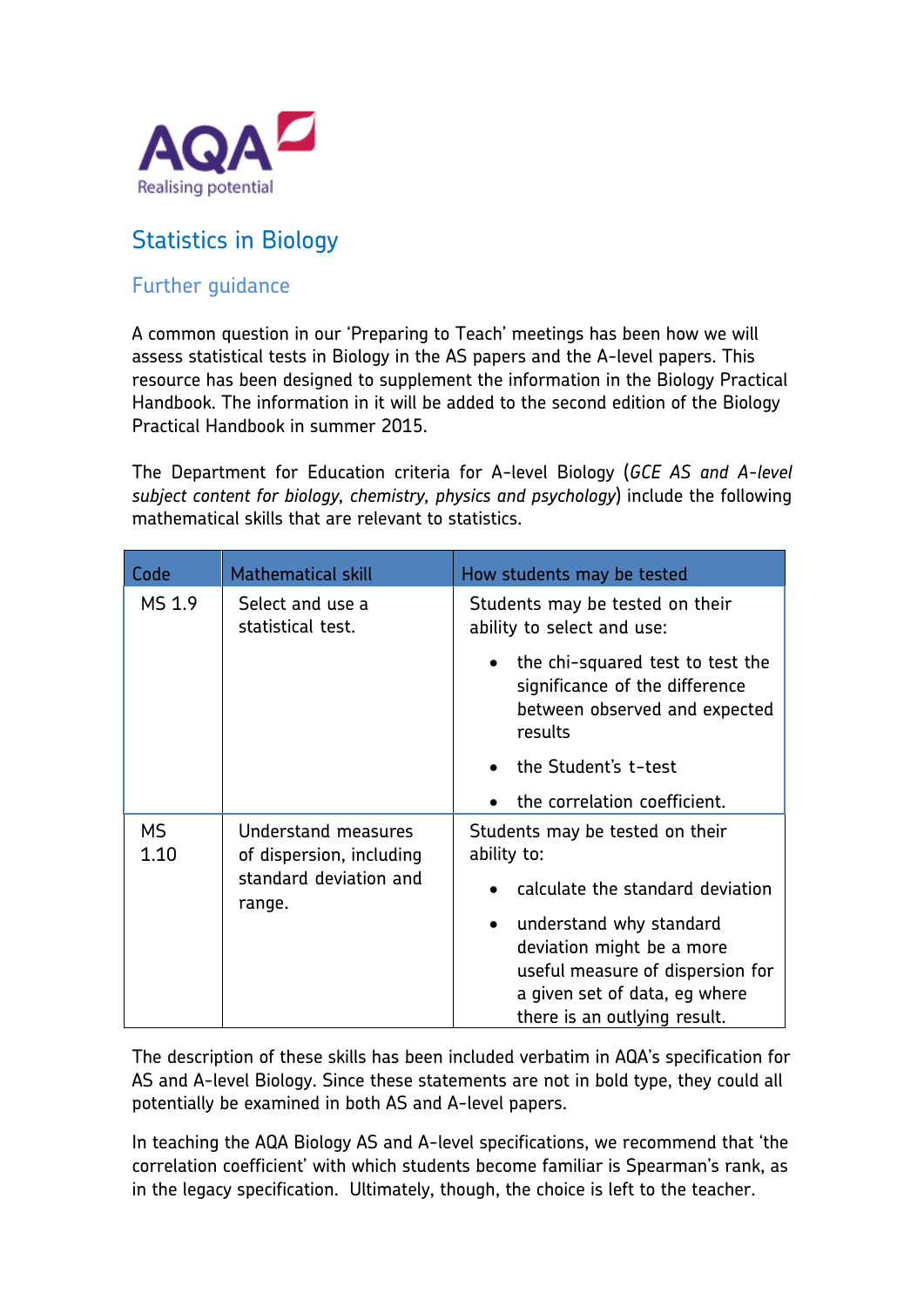Consequently, if a question in a written test requires students to recognise that a correlation coefficient is the appropriate statistical test to use with given data, the answers 'Spearman's rank', 'correlation coefficient' or any named correlation coefficient will be credited.

In written examinations, students might be asked to perform simple calculations such as finding a mean value. Students will not be asked to perform a calculation using a statistical test (or to calculate the standard deviation of a mean). This policy reflects the recognition by examiners and teachers that the tariff in the legacy ISA and EMPA does not reflect the time spent in performing such calculations. We would expect students will perform such calculations during their class work, however. Whilst teachers might feel there is some value in students performing these calculations manually, we anticipate that most students will use electronic devices. The use of such devices also reflects the general agreement of representatives from higher education and from industry that there is little value in students calculating test statistics manually as in most commercial and academic institutions computers are used to carry out the numerical calculations.

In preparing for written examinations, it will be important for students to understand how to select a statistical test that is appropriate for given data and to be able interpret the results of such a statistical test. Students could also be asked to justify their choices and interpretation.

Although the subject criteria do not differentiate between AS and A-level, AQA papers will expect progression in the understanding of statistical tests in AS and A-level exams.

Traditionally, statistics have been taught as part of the second (A2) year of the course. We are confident that the inclusion of statistics in first year (co-teachable AS) can be managed within the class time and that sound understanding by students can be achieved with very little effect on teaching time.

| In AS exams, students could be<br>expected to:                                                                                                                                     | In A-level exams, students could also<br>be expected to:                    |
|------------------------------------------------------------------------------------------------------------------------------------------------------------------------------------|-----------------------------------------------------------------------------|
| Formulate a null hypothesis<br>• for the experiments they<br>perform during their class work<br>• when given appropriate<br>information, for experiments<br>carried out by others. | Evaluate the null hypothesis of another<br>investigator.                    |
| Devise and justify an appropriate table<br>in which to record their raw data.<br>Devise and justify an appropriate way<br>to represent their processed data                        | Evaluate the way in which another<br>investigator has represented processed |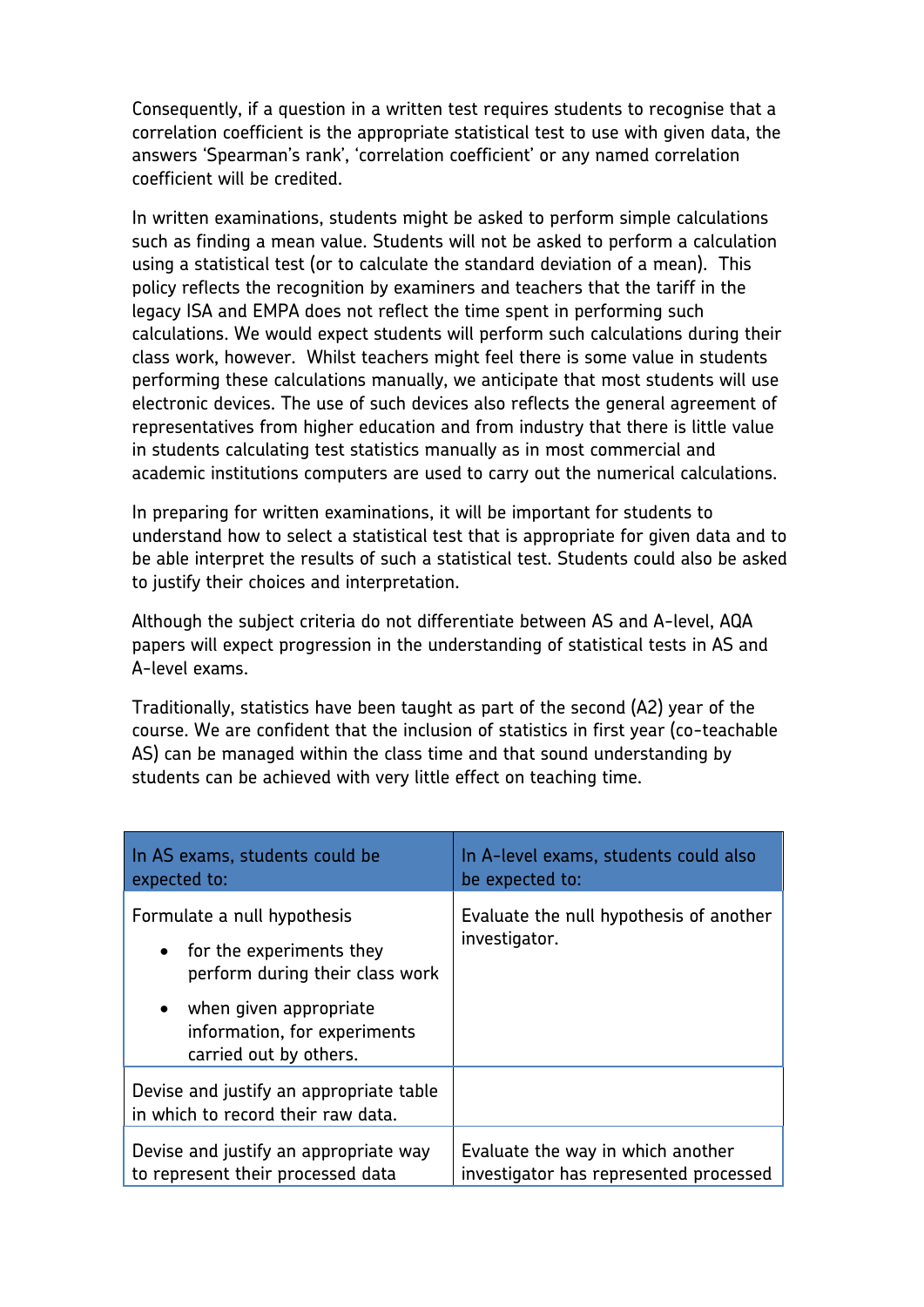| graphically.                                                                                                                                                                                                              | data.                                                                                                                                                                                                                                    |
|---------------------------------------------------------------------------------------------------------------------------------------------------------------------------------------------------------------------------|------------------------------------------------------------------------------------------------------------------------------------------------------------------------------------------------------------------------------------------|
| Select and justify the selection of an<br>appropriate statistical test for data<br>they will subsequently collect<br>themselves or data that might be<br>collected by others. The statistical<br>tests are restricted to: | Evaluate the choice of a statistical test<br>made by another investigator.                                                                                                                                                               |
| chi-squared test when the data<br>are categoric                                                                                                                                                                           |                                                                                                                                                                                                                                          |
| the Student's t test when<br>comparing the mean values of<br>two sets of data                                                                                                                                             |                                                                                                                                                                                                                                          |
| a correlation coefficient when<br>examining an association<br>between two sets of data.                                                                                                                                   |                                                                                                                                                                                                                                          |
| Interpret a given probability value in<br>terms of the probability of the<br>difference between observed data and<br>expected data (chi-squared test), the                                                                | Interpret a given probability value in<br>terms of acceptance or rejection of a<br>null hypothesis, using 0.05 as the<br>critical probability value.                                                                                     |
| difference between the means of two<br>samples (Student's t test) or a<br>correlation between two variables<br>(correlation coefficient) being due to                                                                     | Evaluate the conclusions from the<br>same data made by another<br>commentator.                                                                                                                                                           |
| chance.                                                                                                                                                                                                                   | Show an understanding of 'degrees of<br>freedom' so that, when given<br>appropriate information, a student can<br>use a given result of a statistical test<br>to find the correct probability value<br>from an abridged table of values. |

## Teaching statistics at AS

There are many opportunities for students to be introduced to statistical concepts during their AS course. In particular, the start of every investigative practical presents an opportunity for students to:

- formulate a null hypothesis that is appropriate for the investigation they will perform, eg temperature (the independent variable) has no effect on the rate of an enzyme-catalysed reaction (the dependent variable)
- devise an appropriate way to tabulate the raw data they will collect
- devise an appropriate way to represent their processed data graphically.

The following examples show how the choice and justification of appropriate statistical tests could be included in class work during an AS Biology course. Students could also be encouraged to calculate, and interpret the result of, their